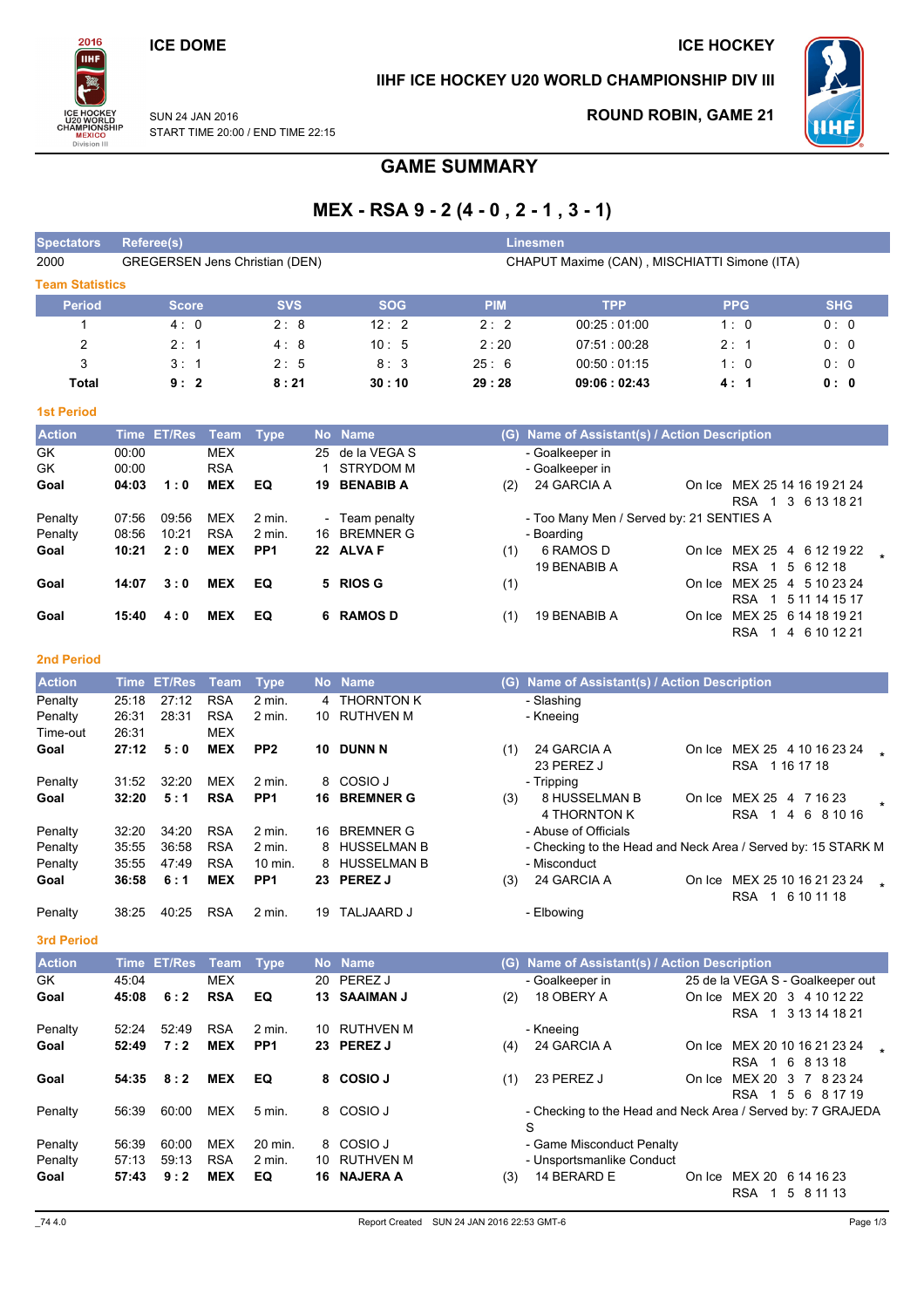# **ICE DOME**

### **ICE HOCKEY**



## IIHF ICE HOCKEY U20 WORLD CHAMPIONSHIP DIV III

SUN 24 JAN 2016 START TIME 20:00 / END TIME 22:15

### **ROUND ROBIN, GAME 21**



| <b>Action</b> | Time ET/Res Team Type |            |                  | No Name      | (G) Name of Assistant(s) / Action Description |
|---------------|-----------------------|------------|------------------|--------------|-----------------------------------------------|
| Penalty       | 59:54                 | 60:00 RSA  | $2 \text{ min.}$ | 4 THORNTON K | - Cross-Checking                              |
| GK            | 60:00                 | MEX        |                  |              | 20 PEREZ J - Goalkeeper out                   |
| GK            | 60:00                 | <b>RSA</b> |                  |              | 1 STRYDOM M - Goalkeeper out                  |
|               |                       |            |                  |              |                                               |

### **Goalkeeper Records**

#### Team: MEX - Mexico

| ∣ No Name               | <b>SOG SVS</b> | <b>MIP</b>           | No Na |
|-------------------------|----------------|----------------------|-------|
| 25 de la VEGA Sebastian |                | 8 45 <sup>-</sup> 04 | 1 ST  |
| 20 PEREZ Jaime          |                | 14∶56                | 20 KF |

#### Team: RSA - South Africa

| <b>MIP</b> | No Name            | <b>SOG</b> | <b>SVS</b> | <b>MIP</b> |
|------------|--------------------|------------|------------|------------|
| 45:04      | 1 STRYDOM Marcello | -30        | 21         | 60:00      |
| 14:56      | 20 KHAN Aslam      |            |            |            |

#### **Game Statistics**

| <b>Team: MEX (white)</b> |                           |   |                         |    |             |             |                |                |       |                |                      |   |                        |             |
|--------------------------|---------------------------|---|-------------------------|----|-------------|-------------|----------------|----------------|-------|----------------|----------------------|---|------------------------|-------------|
|                          | Head Coach: OLIVARES Luis |   |                         |    |             |             |                |                |       |                | <b>Shots on Goal</b> |   |                        |             |
| <b>No Pos</b>            | <b>Name</b>               | G | A                       | P  | <b>PIM</b>  | FO+         | FO-            | $FO+/-$        | FO%   |                | $\overline{2}$       | 3 | <b>OT</b><br><b>TS</b> | $+/-$       |
| 4 D                      | GIL Luis +A (BP)          | 0 | $\Omega$                | 0  | 0           | 0           | 0              | 0              | 0.00  | 0              | 2                    | 0 | $\overline{2}$         | 0           |
| 10 D                     | DUNN Nicholas +A          |   | 0                       |    | 0           | 0           | 0              | 0              | 0.00  |                | 2                    |   | 4                      | $\mathbf 0$ |
| F<br>16                  | <b>NAJERA Antonio</b>     |   | 0                       |    | 0           | 2           | 2              | 0              | 50.00 | 0              |                      |   | $\overline{c}$         | $+2$        |
| 23 F                     | PEREZ Jorge +C            | 2 | $\overline{2}$          | 4  | 0           | 12          | 5              |                | 70.59 | 0              |                      |   | $\overline{2}$         | $+3$        |
| 24 F                     | <b>GARCIA Arturo</b>      | 0 | 4                       | 4  | 0           | 0           | $\overline{c}$ | $-2$           | 0.00  | 0              |                      | 0 |                        | $+3$        |
| 6 F                      | RAMOS Diego               |   |                         | 2  | 0           | 2           | 2              | 0              | 50.00 | 3              | 0                    | 0 | 3                      | $+2$        |
| 7 D                      | <b>GRAJEDA Santiago</b>   | 0 | 0                       | 0  | 0           | 0           | 0              | 0              | 0.00  | 0              | 0                    | 0 | 0                      | $+1$        |
| D<br>8                   | COSIO Joaquin             |   | $\Omega$                |    | 27          | 0           | $\Omega$       | 0              | 0.00  | 0              | 0                    | 2 | $\overline{c}$         | $+1$        |
| F<br>19                  | <b>BENABIB Alan</b>       |   | $\overline{\mathbf{c}}$ | 3  | 0           | 8           | 8              | 0              | 50.00 |                | 0                    |   | 2                      | $+2$        |
| 21 F                     | <b>SENTIES Andy</b>       | 0 | 0                       | 0  | $\mathbf 0$ | $\pmb{0}$   | 0              | 0              | 0.00  | 1              |                      |   | 3                      | $+2$        |
| 3 F                      | <b>URBANO Enrique</b>     | 0 | 0                       | 0  | 0           | 0           | 0              | 0              | 0.00  | 2              |                      | 0 | 3                      | 0           |
| 12 F                     | <b>CRUZ Luis</b>          | 0 | $\Omega$                | 0  | 0           | 2           | 3              | $-1$           | 40.00 | 1              | 0                    | 0 |                        | $-1$        |
| 14 D                     | <b>BERARD Erick</b>       | 0 |                         |    | 0           | $\mathbf 0$ | 0              | 0              | 0.00  | 0              | 0                    | 0 | 0                      | $+3$        |
| D<br>18                  | <b>FONSECA Nicolas</b>    | 0 | 0                       | 0  | 0           | 0           |                | -1             | 0.00  | 0              | 0                    | 0 | 0                      | $+1$        |
| 22 F                     | <b>ALVA Fabian</b>        | 1 | $\Omega$                |    | $\Omega$    | 5           | 3              | $\overline{2}$ | 62.50 | $\overline{2}$ | $\Omega$             | 0 | $\overline{2}$         | $-1$        |
| F<br>5                   | RIOS Gianni               |   | 0                       |    | 0           | 0           | 0              | 0              | 0.00  |                | 0                    |   | 2                      | $+1$        |
| F<br>11                  | <b>AGUIRRE Brandon</b>    | 0 | 0                       | 0  | $\mathbf 0$ | 0           | $\Omega$       | $\mathbf 0$    | 0.00  | 0              |                      | 0 |                        | $\mathbf 0$ |
| GK<br>20                 | PEREZ Jaime               | 0 | 0                       | 0  | 0           |             |                |                |       | 0              | 0                    | 0 | 0                      |             |
| 25 GK                    | de la VEGA Sebastian      | O | 0                       | 0  | 0           |             |                |                |       |                | 0                    | 0 | 0                      |             |
| <b>Total</b>             |                           | 9 | 10                      | 19 | 27          | 31          | 26             | 5              | 54.39 | 12             | 10                   | 8 | 30                     |             |

#### Team: RSA (black)

|                    | Head Coach: GIOT Marc   |              |              |              |                |                |                |          |       |              | <b>Shots on Goal</b> |                |           |                |             |
|--------------------|-------------------------|--------------|--------------|--------------|----------------|----------------|----------------|----------|-------|--------------|----------------------|----------------|-----------|----------------|-------------|
| No Pos             | <b>Name</b>             | G.           | A            | P            | <b>PIM</b>     | FO+            | FO-            | $FO+/-$  | FO%   |              | $\overline{2}$       | $\overline{3}$ | <b>OT</b> | <b>TS</b>      | $+/-$       |
| 4 F                | <b>THORNTON Keegan</b>  | 0            |              |              | 4              | 3              |                | 2        | 75.00 | 0            |                      | 0              |           |                | $-1$        |
| 6 D                | <b>VENTER John</b>      | 0            |              | 0            | $\Omega$       | 0              | 0              | O        | 0.00  | 0            | 0                    | $\Omega$       |           | O              | $-3$        |
| 8 D                | HUSSELMAN Brandon +A    | 0            |              |              | 12             | 0              | 0              |          | 0.00  | 0            |                      | 0              |           |                | $-2$        |
| 10 F               | <b>RUTHVEN Matthew</b>  | 0            | 0            | 0            | 6              | 3              | $\overline{2}$ |          | 60.00 | 0            |                      |                |           | $\overline{2}$ | $-1$        |
| 16 F               | <b>BREMNER Gareth</b>   |              | $\Omega$     |              | 4              | 13             | 12             |          | 52.00 | 1            | 2                    |                |           | 4              | 0           |
| 3 F                | de JAGER Marinus        | 0            | 0            | $\mathbf{0}$ | 0              | 0              | 0              | 0        | 0.00  |              | 0                    | 0              |           |                | 0           |
| 12 D               | PHAKATHI Dion           | 0            | 0            | 0            | 0              | 0              | 0              | 0        | 0.00  | 0            | 0                    | 0              |           | 0              | $-1$        |
| 13 F               | <b>SAAIMAN Janus</b>    |              | 0            |              | 0              | 0              | 0              | 0        | 0.00  | 0            | 0                    |                |           |                | $-1$        |
| 18 F               | OBERY Alex +C (BP)      | 0            |              |              | 0              | 5              | 10             | -5       | 33.33 | 0            | 0                    | 0              |           | 0              | $\mathbf 0$ |
| 21 D               | GORDON Keenan +A        | 0            | $\Omega$     | $\mathbf 0$  | 0              | 0              | 0              | $\Omega$ | 0.00  | 0            | 0                    | $\Omega$       |           | $\mathbf 0$    | $-1$        |
| 5 F                | <b>CERFF Matthew</b>    | 0            | $\mathbf{0}$ | $\mathbf{0}$ | 0              | $\overline{2}$ | 6              | -4       | 25.00 | 0            | $\mathbf{0}$         | 0              |           | 0              | $-3$        |
| 11 D               | <b>BRITZ Jean-Paul</b>  | 0            | 0            | 0            | 0              | 0              | 0              | $\Omega$ | 0.00  | 0            | $\Omega$             | 0              |           | $\Omega$       | $-2$        |
| 14 D               | <b>PATRICK Mikhail</b>  | 0            | 0            | 0            | 0              | 0              | 0              | 0        | 0.00  | 0            | 0                    | 0              |           | 0              | $\mathbf 0$ |
| $\mathsf{F}$<br>17 | <b>JOHNSON Sky</b>      | 0            | 0            | 0            | 0              | 0              | 0              | 0        | 0.00  | 0            | 0                    | 0              |           | 0              | $-2$        |
| 19 F               | <b>TALJAARD James</b>   | 0            | $\Omega$     | 0            | $\overline{2}$ | 0              | $\Omega$       | 0        | 0.00  | 0            | $\Omega$             | $\Omega$       |           | 0              | $-1$        |
| 7 F                | <b>VIVIER Adam</b>      | 0            | 0            | $\mathbf{0}$ | 0              | 0              | 0              | 0        | 0.00  | 0            | 0                    | 0              |           | 0              | $\mathbf 0$ |
| 15 F               | <b>STARK Michael</b>    | 0            | 0            | $\Omega$     | 0              | $\Omega$       | $\Omega$       | $\Omega$ | 0.00  | 0            | 0                    | $\Omega$       |           | 0              | $-1$        |
| GK<br>$\mathbf{1}$ | <b>STRYDOM Marcello</b> | 0            | 0            | 0            | 0              |                |                |          |       |              | 0                    | 0              |           | 0              |             |
| 20 GK              | <b>KHAN Aslam</b>       | 0            |              | 0            | 0              |                |                |          |       |              | 0                    | 0              |           | 0              |             |
| Total              |                         | $\mathbf{2}$ | 3            | 5            | 28             | 26             | 31             | -5       | 45.61 | $\mathbf{2}$ | 5                    | 3              |           | 10             |             |